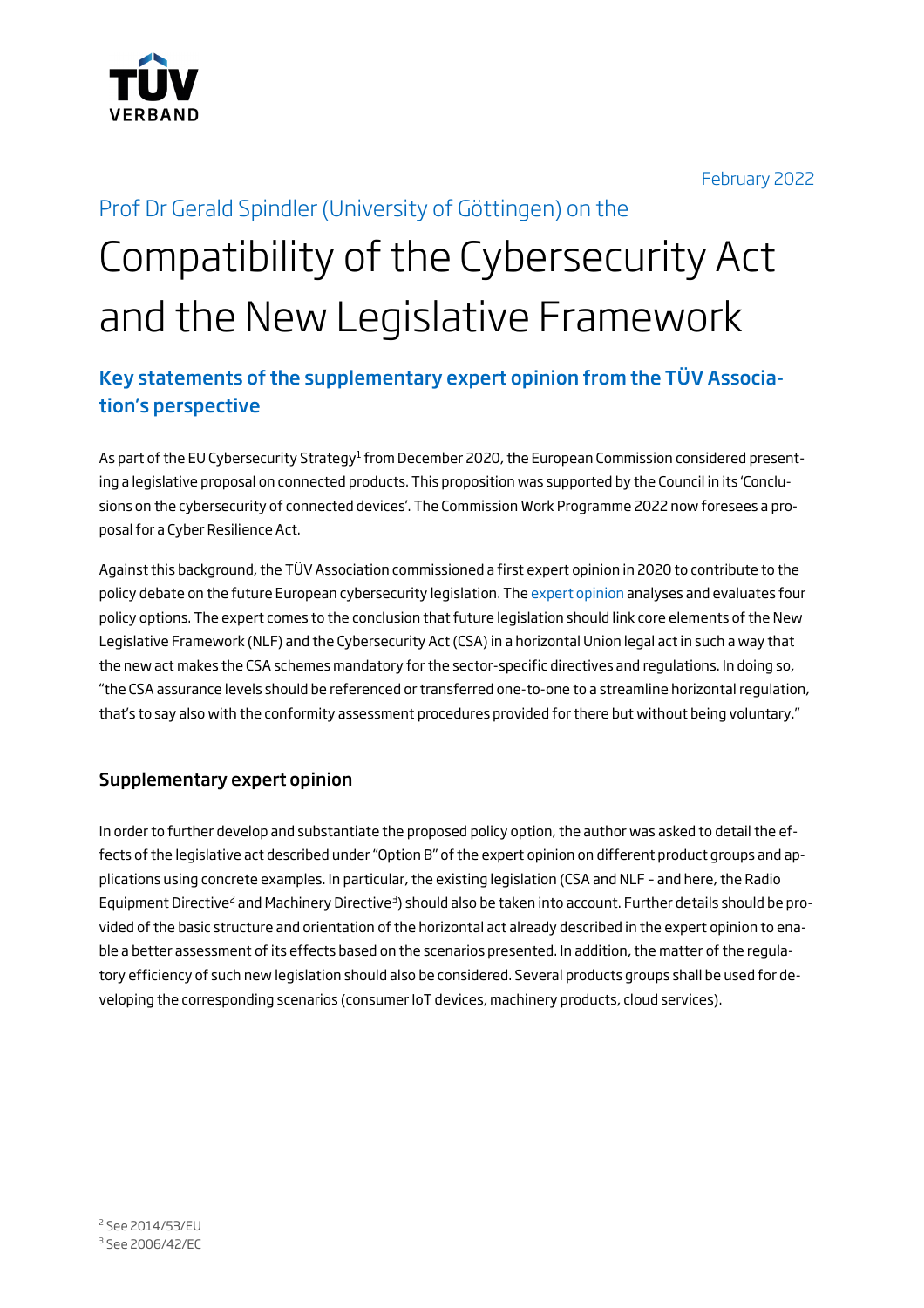

# Key statements of the supplementary expert opinion from the TÜV Association's perspective:

### Status Quo of selected EU cybersecurity requirements

- <sup>2</sup> "Overall, the TSD [Toy Safety Directive]<sup>4</sup> contains hardly any opportunities for taking cyber risks into account (…). The TSD – and Article 10(2) in particular – therefore does not provide any legal protection against unauthorised access (…)" (page 11)
- > "The GPSR [General Product Safety Regulation proposal] proposal additionally lacks an all-embracing risk-based approach that would include products as well as services and processes, thus allowing for the holistic risk assessment envisaged in the CSA. Thus, even if the GPSR proposal establishes cybersecurity requirements for the products it covers, it fails to establish legislation that makes the CSA or horizontal cybersecurity legislation redundant." (page 6)
- > "This definition [*note: "safe product", Article 3(2) GPSR proposal*] does not ensure risk-adequate protection against unauthorised access to the product by third parties (cybersecurity). Hence even the "new" definition of what constitutes a safe product fails to close the regulatory gap that has existed to date, missing an essential opportunity to set the course on the horizontal level." (page 5)
- > "(…) the GPSR proposal does not provide for any risk-based approach and the inclusion of different conformity assessment procedures/modules (…)" (page 6)
- > "Moreover, not all cybersecurity risks can be covered by the RED [Radio Equipment Directive] either, as it does not include software as a stand-alone product but rather only insofar as it is integrated into the product itself." (page 14)
- > "The RED and downstream legislation based on this are thus unable to ensure a comprehensive legislatory approach to cybersecurity that would make a horizontal regulation redundant." (page 14)
- > "Overall, it should be noted that the current MD [Machinery Directive] does not contain any explicit mention of cybersecurity risks. Given its systematic approach (especially in Annex I), this would actually have been expected. A link to the CSA is also lacking (…). In view of this shortcoming, a considerable need exists for legislative action to address cybersecurity and connectivity risks." (page 20)
- > "The 'malicious attempts from third parties to create a hazardous situation' are specified here again explicitly, with reference to the hacker risk already mentioned. (…) A picture thus emerges overall of a regulation that takes cybersecurity risks into account and eliminates the shortcomings that currently still exist in the MD with regard to these risks." (page 22)
- > "The MR proposal and the planned intertwining with the CSA can, for the most part, be agreed to. It covers machinery products themselves, but not the associated ICT services and processes." (page 22)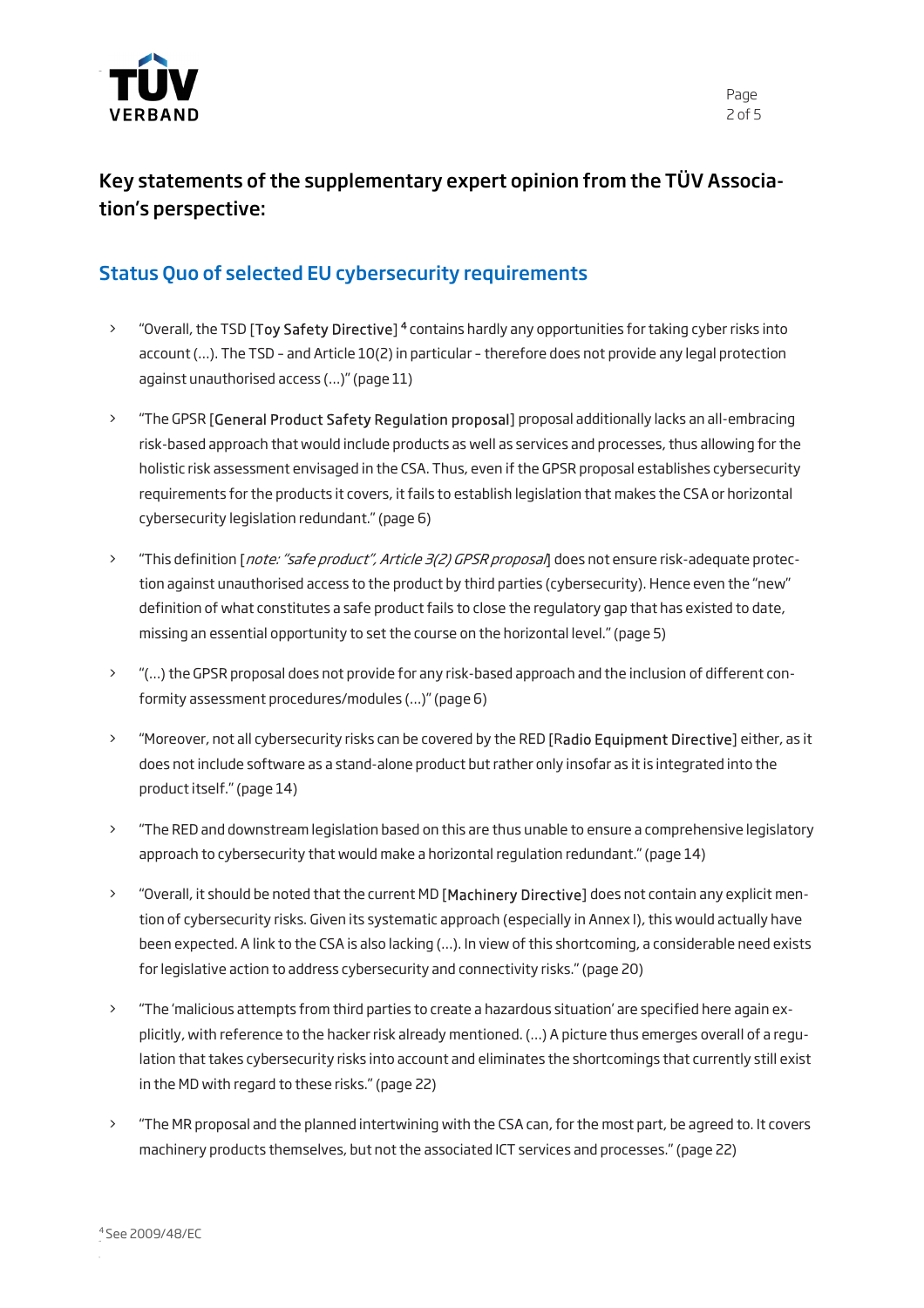

- > "With the adoption of an EUCS candidate scheme<sup>5</sup> in accordance with the CSA, the full range of cloud services would be considered in their entirety for the first time. In this respect, the EUCS candidate scheme represents a significant step in the direction of horizontal coverage of the security of cloud services. This goes far beyond the aforementioned European requirements such as those detailed in the DSA proposal, and would also lend substance to the as yet rather abstract requirements stipulated in Article 32 GDPR. However, according to the CSA, the schemes still only apply on a voluntary basis – as already highlighted in the first expert opinion." (page 29)
- > "More promising in terms of binding application of the security requirements by the CSA in conjunction with the EUCS candidate scheme would therefore be horizontal regulation to ensure the necessary security. A legally binding reference to the security requirements for manufacturers and operators pursuant to the CSA and the EUCS candidate scheme could help to enhance the security of ICT services (in this case, cloud services) across the board – not least by classifying them according to the respective risks (…)." (page 29)

### Need for new legislation

- > "The legislation proposed to date does not comprehensively consider cybersecurity risks as envisaged by the CSA per se." (page 30)
- > "To summarise, none of the legislative proposals or existing legislation to date position the CSA at the forefront of cybersecurity legislation for these areas or make it and its instruments mandatory." (page 31)

### Key elements of a horizontal cybersecurity regulation

- > "(…) a horizontal regulation on cybersecurity for products should involve a lean horizontal approach that refers to the CSA and applies to all products affected by the NLF and, in particular, also to sector-specific harmonised products (whether in a directive or regulation) as well as to services and processes as covered by the CSA." (page 5)
- > "In a horizontal regulation encompassing products and services or processes with binding references to the CSA, the definition of a product would first need to be broadened to cover all product areas, regardless of whether they are subject to a harmonised sector-specific product-related directive or regulation." (page 6)
- > "The security requirements would thus need to be extended to include protection against any foreseeable accidental or malicious impairment of the protection objectives (…). Following the holistic approach of the CSA, such horizontal cybersecurity legislation would also need to be extended to include services and processes taking due account of the risk-based approach of the CSA." (page 7)

Page 3 of 5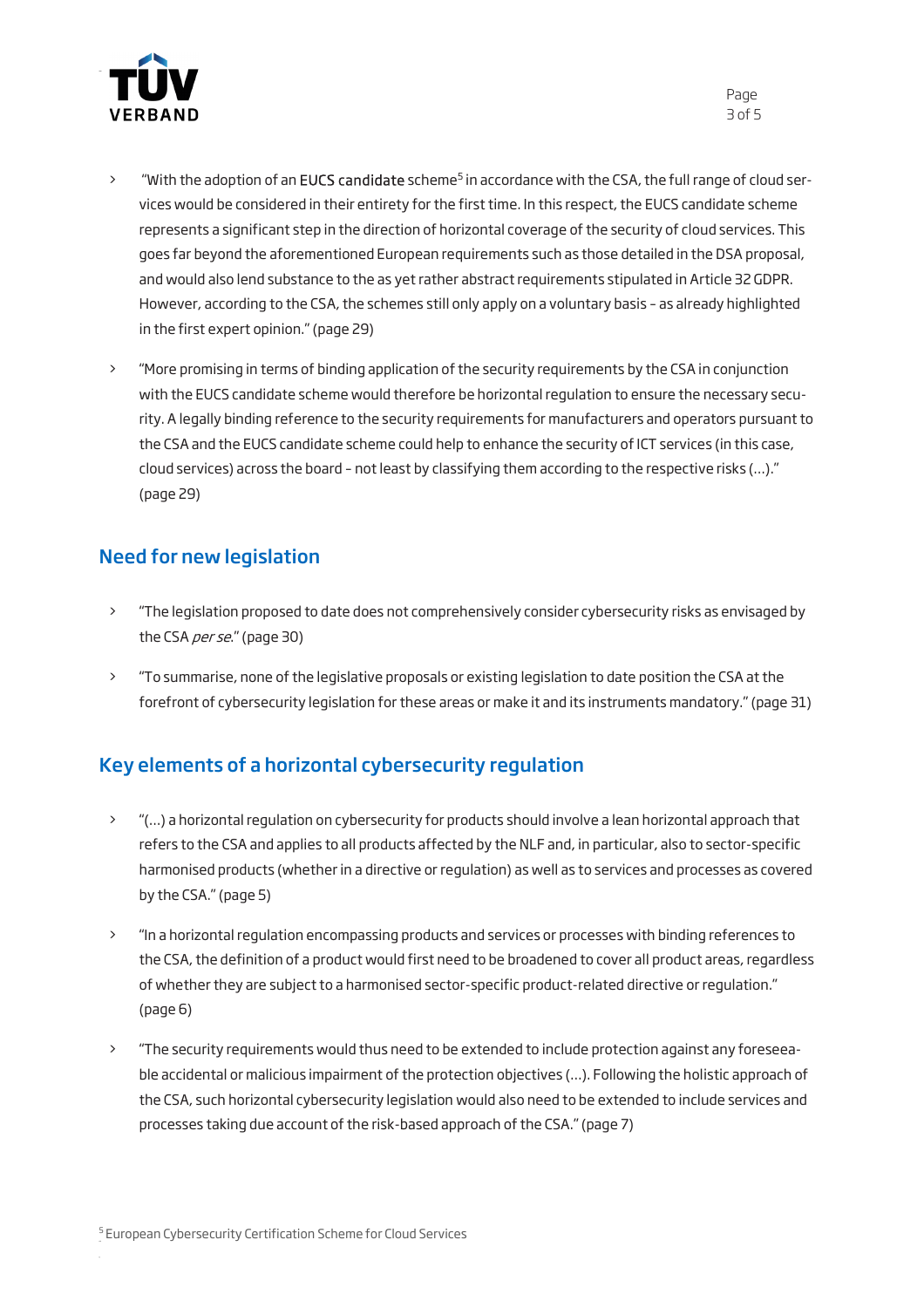

#### Proposals to subject, scope, definitions and essential safety requirements

- > "(…) the introduction of a lean singular horizontal regulation for the field of cybersecurity setting out basic mandatory cybersecurity requirements that apply to all products covered by the New Legislative Framework (NLF) irrespective of the sector but otherwise refer entirely to the Cybersecurity Act (CSA) and its schemes with regard to the requirements and conformity assessment procedures would be advisable. The cybersecurity requirements should be specified through the application of mandatory schemes in accordance with the CSA. The schemes thus referred to could then be made entirely mandatory, insofar as suitable CSA schemes exist. Conflicts between the CSA and its schemes and the horizontal cybersecurity regulation with harmonised standards could thus be avoided." (page 31f)
- > "In order to prevent diverging cybersecurity requirements from arising from different requirements due to sector-specific directives and regulations or the CSA and the schemes based thereupon, the new horizontal regulation should include a general conflict-of-law rule to the effect that the safety requirements of the CSA and its schemes take precedence if they stipulate more stringent requirements than the sector-specific harmonised legislation." (page 32)
- > "In order to take the parallelism and intertwining of NLF acts and the CSA into account and to cater to the requirement of a fast and efficient transition to mandatory conformity assessment procedures as well as the "better regulation approach", the CSA assurance levels should be referenced or transferred one-toone to lean horizontal regulation, that is to say also with the conformity assessment procedures provided for therein but without being voluntary." (page 32)
- > "As such, the security requirements would need to be extended to include protection against any foreseeable accidental or malicious impairment of the protection objectives, along the lines of the MR proposal. Furthermore, in accordance with the holistic approach of the CSA, such a horizontal cybersecurity regulation must also include services and processes, in the form of the risk-based approach of the CSA." (page 32)
- > "The following fundamental (cybersecurity) requirement must form the core of any new horizontal cybersecurity regulation:

'The product, ICT product, ICT service or ICT process shall be constructed, designed or built in such a way that it offers risk-adequate protection (robustness) against cyber attacks, i.e. in particular that a cyber attack on the ICT product, ICT service or ICT process must not impair the legal rights of users or third parties, in particular the protection of life and limb, including privacy. Within this, the specifications of the respective relevant schemes of the CSA including their risk assessment level must be complied with.' (page 32)

> ...This proposal would eliminate the main disadvantage of the CSA, namely its voluntary nature, and at the same time preserve the main advantages of the CSA, namely its holistic and risk-based approach." (page 33)